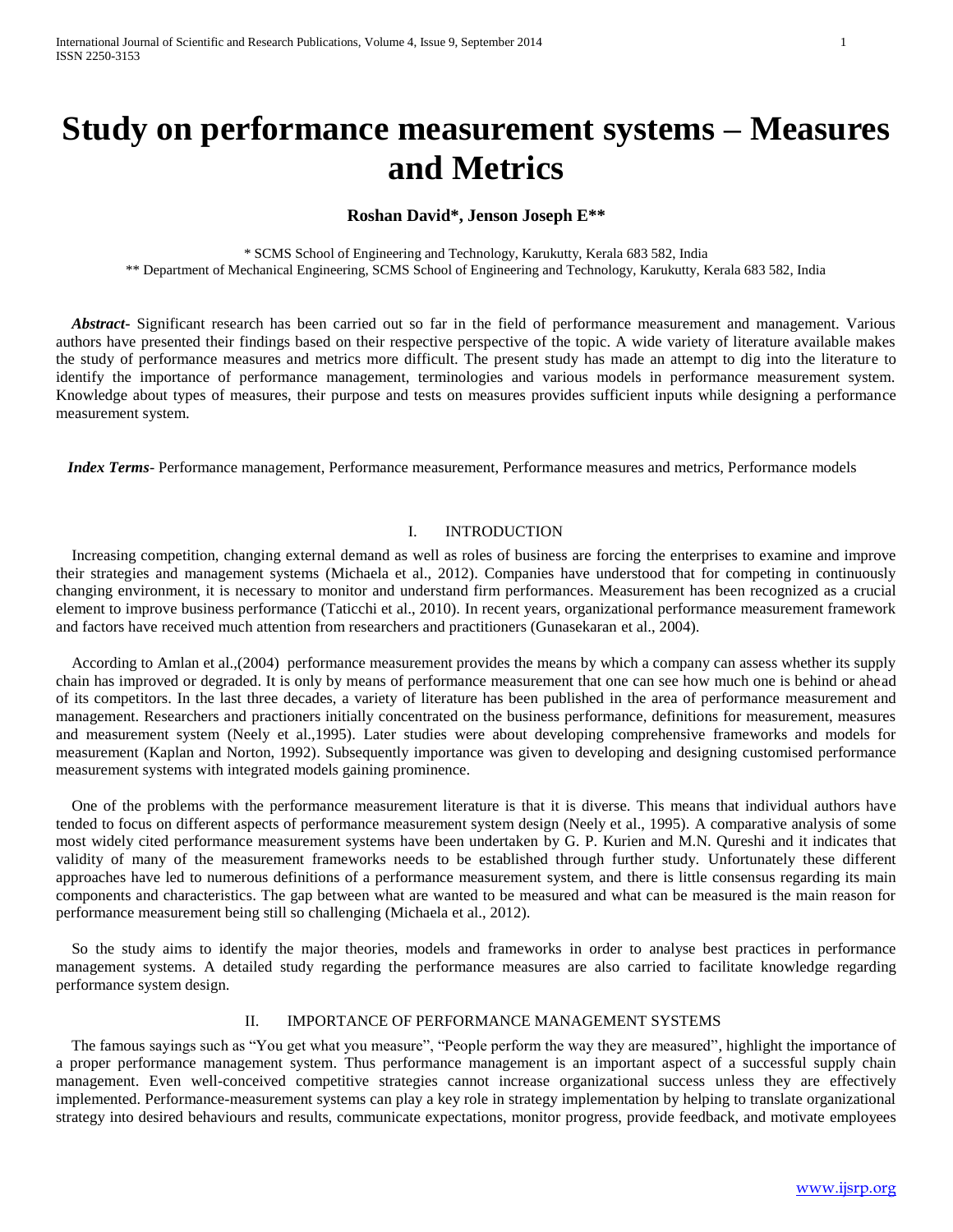through performance-based rewards (Fleming et al., 2009). According to Amr Abu-Suleiman, importance of performance management systems can be summarised into the following categories:

To drive organizational actions

Performance measures drive actions in two ways. First, monitored measures get high visibility within an organization, and people strive to achieve high performance with respect to these measures. Second, Measured metrics drive organizational actions by identifying areas of improvement. Once poor area is identified, managers can take corrective action to address such issues.

• As a framework for decision making

Measures provide a basis to evaluate alternatives and identify decision criteria. The structure of measurement systems drives decisions and action at the different levels in the firm.

Provides closed loop control

An effective enterprise performance management system allows proper monitoring of business process. The feedback is used to compare actual progress to planned; facilitate benchmarking against industry best practices and to identify improvement opportunities. Meyer (2002) defines 7 purposes of performance measurement that takes place within the different levels of the companies. Performance measurement enables companies to look back and evaluate the past activities and look ahead and prepare for the forthcoming performance. Motivate and compensate, on the other hand are the purposes for the lower levels of the company. In larger and more complicated firms, measures are also expected



Figure 1: Seven purposes of performance measurement (Meyer 2002)

to roll up from the bottom to the top of the organization, to cascade down from top to bottom, and to facilitate performance comparisons across business and functional units.

## III. TERMINOLOGY

 According to Neely(1995) performance measurement is a topic which is often discussed but rarely defined. He defines performance measurement as the process of quantifying the efficiency and effectiveness of action. Effectiveness is the amount of meeting customers' needs and efficiency is rate of economically using corporation's resources in time of measuring a predetermined level of customers' satisfaction.

- A performance measure can be defined as a metric used to quantify the efficiency and/or effectiveness of an action (Neely, 1995).
- A performance measurement system can be defined as the set of metrics used to quantify both the efficiency and effectiveness of actions (Neely, 1994).

Performance Measurement and Evaluation: Definitions and Relationships (GAO/GGD-98-26), the U.S. General Accounting Office (GAO) cited in 'Performance based management handbook', 2001 provides the following definition: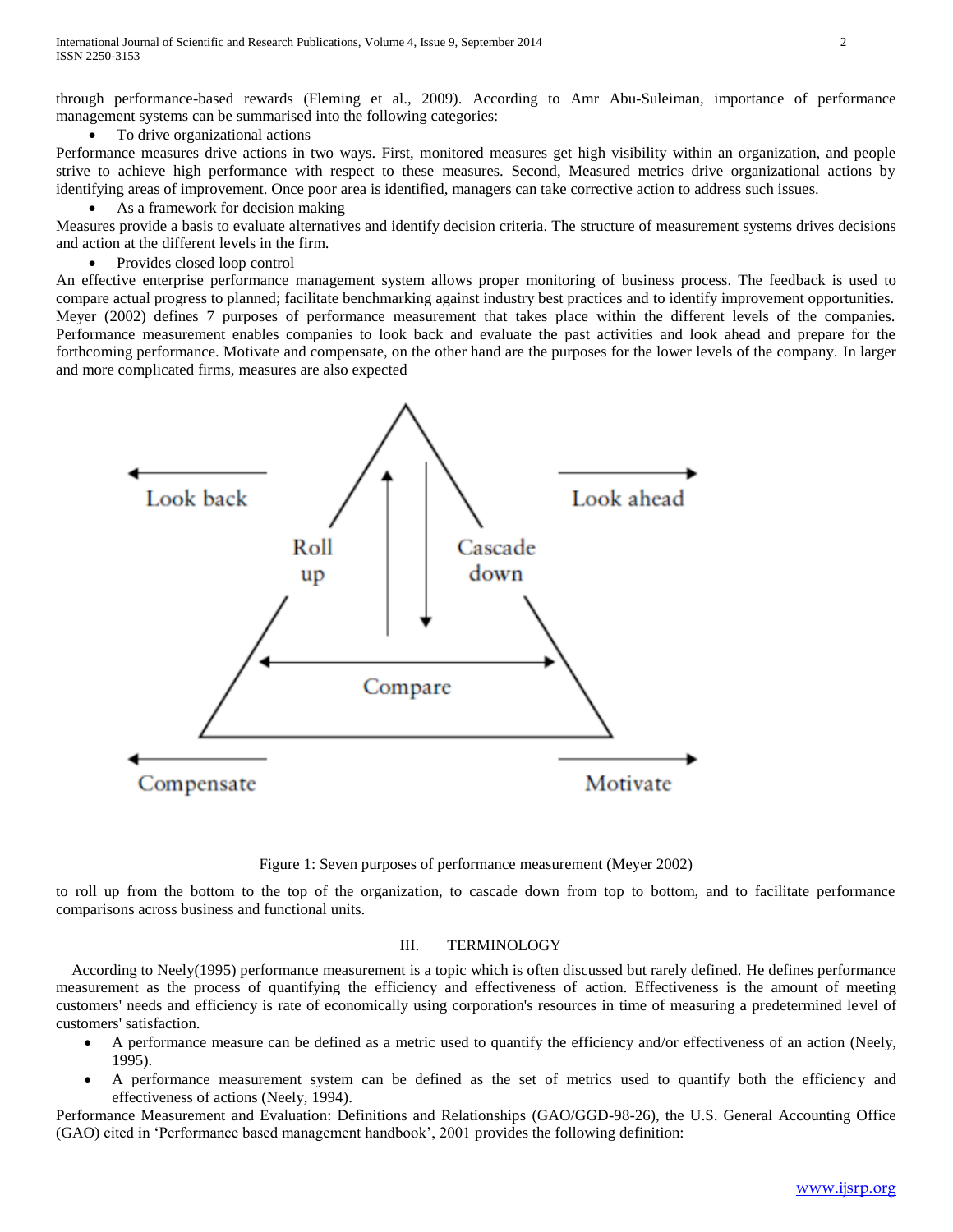Performance measurement is the ongoing monitoring and reporting of program accomplishments, particularly progress towards pre established goals. Performance measures may address the type or level of program activities conducted (process), the direct products and services delivered by a program (outputs), and/or the results of those products and services (outcomes).

# IV. CLASSIFICATION OF PERFORMANCE MANAGEMENT LITERATURE

 Different authors have classified the performance management literature based on their perspectives. According to Başar Öztayşi(2009), the studies about performance can be grouped into two. In the first group, the researches focus on models and frameworks about what to measure in other words, performance indicators. On the other hand, the second group focuses on analytical techniques and quantification of performance.

| Table 1: Performance measurement models and evaluations (Öztayşi, 2009) |  |  |  |
|-------------------------------------------------------------------------|--|--|--|
|-------------------------------------------------------------------------|--|--|--|

| Models / Frameworks                                                                     | Focus of the model                                                                                                   | Individual Evaluations | Look Back                | Look Ahead     | Balanced Performance | Alignment with | Flexibility / Dynamism |
|-----------------------------------------------------------------------------------------|----------------------------------------------------------------------------------------------------------------------|------------------------|--------------------------|----------------|----------------------|----------------|------------------------|
| Traditional<br>Performance                                                              | <b>Financial ratios</b>                                                                                              |                        | $\ddot{}$                | L,             |                      | ٠              | ٠                      |
| Measurement                                                                             |                                                                                                                      |                        |                          |                |                      |                |                        |
| based<br>performance<br>Time                                                            | Time based measurement of the                                                                                        |                        |                          |                |                      |                |                        |
| measurement system. (Stalk,                                                             | processes                                                                                                            | ÷                      |                          | $\ddot{}$      |                      | ٠              |                        |
| 1988)                                                                                   |                                                                                                                      |                        |                          |                |                      |                |                        |
| Time based Costing (Boons,<br>2002)                                                     | Time based costing of products                                                                                       |                        | ÷.                       | $\overline{a}$ |                      | L              |                        |
| Theory of Constraints (TOC)<br>and throughput accounting<br>(Goldratt and Cox. 1992)    | Efficiency, activities, inputs,<br>inventory and money-time                                                          | ÷                      | ÷                        | $\ddot{}$      | $\ddot{}$            | ٠              |                        |
| Tableau de Bord (Eccles, 1991)                                                          | Corporate performance                                                                                                | $+$                    | $+$                      | $+$            | $+$                  | $+$            | o                      |
| Performance<br>Pyramid                                                                  | Identification<br>of<br>the                                                                                          |                        |                          |                |                      |                |                        |
| (Wedman and Graham, 1998)                                                               | performance<br>improvement<br>areas                                                                                  | ä,                     | $\ddot{\phantom{0}}$     |                | $\ddot{}$            |                |                        |
| Performance Prism (Kennerley<br>and Neely, 2002)                                        | Considers the<br>perspectives:<br>Shareholder<br>satisfaction.<br>strategies,<br>processes,<br>capabilities          | $\ddot{}$              | $+$                      | $\sigma$       | ō                    | $\ddot{}$      | ō                      |
| <b>Activity-Based</b><br>Costing<br>(Turney, 1991)                                      | Costing of<br>activities<br>and<br>resources                                                                         |                        | ÷                        | $\ddot{}$      | o                    | L,             |                        |
| SMART System (Cross and<br>Lynch, 1989)                                                 | Performance<br>indicators<br>for<br>different levels of the company.                                                 |                        | $\ddot{}$                | ÷.             | o                    | o              | $\ddot{}$              |
| Performance<br>Measurement<br>Survey (Dixon et al, 1990)                                | Preparation for the prior<br>performance<br>improvement<br>areas.                                                    | ÷                      | $\overline{\phantom{a}}$ |                | $\ddot{}$            | ۰              |                        |
| Performance<br>Measurement<br>Matrix (Keegan et al, 1989)                               | the<br>Groups<br>corporate<br>performance indicators<br>as<br>financial,<br>non-financial.<br>exterior and interior. |                        | ÷                        |                |                      |                | ō                      |
| Performance<br>Measurement<br>Framework<br>for<br>Service  <br>(Fitzgerald et al, 1991) | Analyzes the<br>performance<br>indicators with a cause and<br>effect relation                                        |                        |                          |                | o                    | o              | o                      |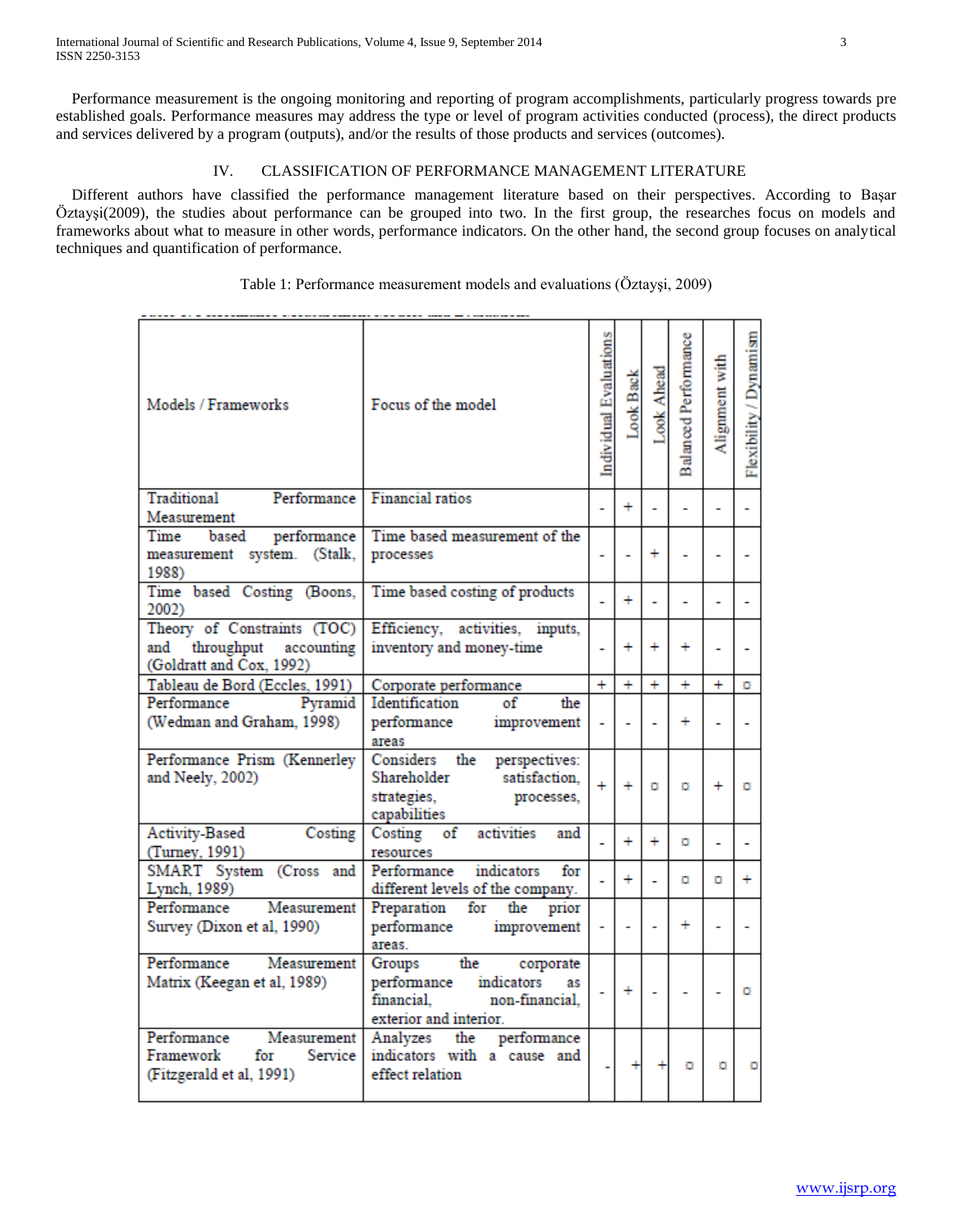| (Kaplan<br>Balanced Scorecard<br>and Norton, 1992)     | Defines<br>corporate<br>а<br>with.<br>performance system<br>financial, customer, process and<br>learning and<br>growth<br>perspectives. |   |           |   |   | $\ddot{}$ |  |
|--------------------------------------------------------|-----------------------------------------------------------------------------------------------------------------------------------------|---|-----------|---|---|-----------|--|
| Macro Process Model (Brown,                            | Models the processes as inputs,                                                                                                         |   | $\ddot{}$ |   |   |           |  |
| 1996)                                                  | production system, outputs,<br>outcomes and goals.                                                                                      |   |           |   |   |           |  |
| Consistent                                             | performance Defines the<br>for<br>steps                                                                                                 |   |           |   |   |           |  |
| management system (Flapper                             | implementing performance                                                                                                                |   | $\ddot{}$ |   | ō |           |  |
| et. al. 1996)                                          | measurement.                                                                                                                            |   |           |   |   |           |  |
| Cambridge                                              | Performance Design and tracing of the                                                                                                   |   |           |   |   |           |  |
| Measurement Process (Neely et   performance indicators |                                                                                                                                         | ō | ÷         |   | o | ō         |  |
| al. 1997)                                              |                                                                                                                                         |   |           |   |   |           |  |
| Quality Frameworks (Macey, Standard                    | and<br>corporate                                                                                                                        |   | $\ddot{}$ | ō | ō |           |  |
| 2001; Neely and Adams, 2001) performance               |                                                                                                                                         | - |           |   |   |           |  |

 The present supply chain performance measurement frameworks can be classified into following three main models that are mentioned frequently by other scholars:

- result based (balanced scorecard) (Kaplan and Norton, 1992);
- hierarchical (decision making levels) (Gunasekaran et al., 2004) and
- process based (supply chain operations reference, SCOR model) frameworks (Supply Chain Council, 1996).

 Kurien et.al,(2011) classified the literature related to SCPMS to two major orientations. They are: (i) Conceptual articles and (ii) Empirical articles. The conceptual works tend to focus on measurement constructs and prescriptive methodologies. Topics normally covered in conceptual articles are related to performance definition, theoretical evaluation criteria, models and issues with measures. The empirical works tend to focus more on performance content than on measurement process. Empirical articles include descriptive studies, methods, taxonomies, benchmarking and prescriptive performance improvement activities. Table 1. shows the evaluations of various models and frameworks. The symbols are used to define the properties of the models, "+" means that the model satisfies the property while "-" means that the property is not provided. The " $\alpha$ " sign symbolizes that the property is satisfied to some degree or the user is free to modify.

 Many authors have classified PMS in different ways. A basic classification provided by Cagnazzo cited in Kurien et.al,(2011) consists of grouping PMS models into:

- 1. Balanced models;
- 2. Quality models;
- 3. Questionnaire-based models;
- 4. Hierarchical models; and
- 5. Support models.

# V. COMMON FRAMEWORKS AND MODELS FOR PERFORMANCE MEASUREMENT

 A number of frameworks and models for performance measurement have been developed, since 1980s (Bititci et al., 2000). All these frameworks and models have their own respective benefits and limitations. Kurien et.al,(2011) claims that empirical and theoretical validity of some of the frame works are established whereas information about others is not available. The following section familiarises a few widely cited measurement systems.

#### *A. Balanced Score Card (BSC):*

Since the introduction of Balanced scorecard by Kaplan and Norton in 1992, it has been widely recognised as the leading tool for performance management. Balanced scorecard shown in the figure below provides a quick and comprehensive view of the entire business process by using a set of balanced measures from four different perspectives. They are

- Customer perspective (How do customers see us?)
- Internal perspective (What must we excel at?)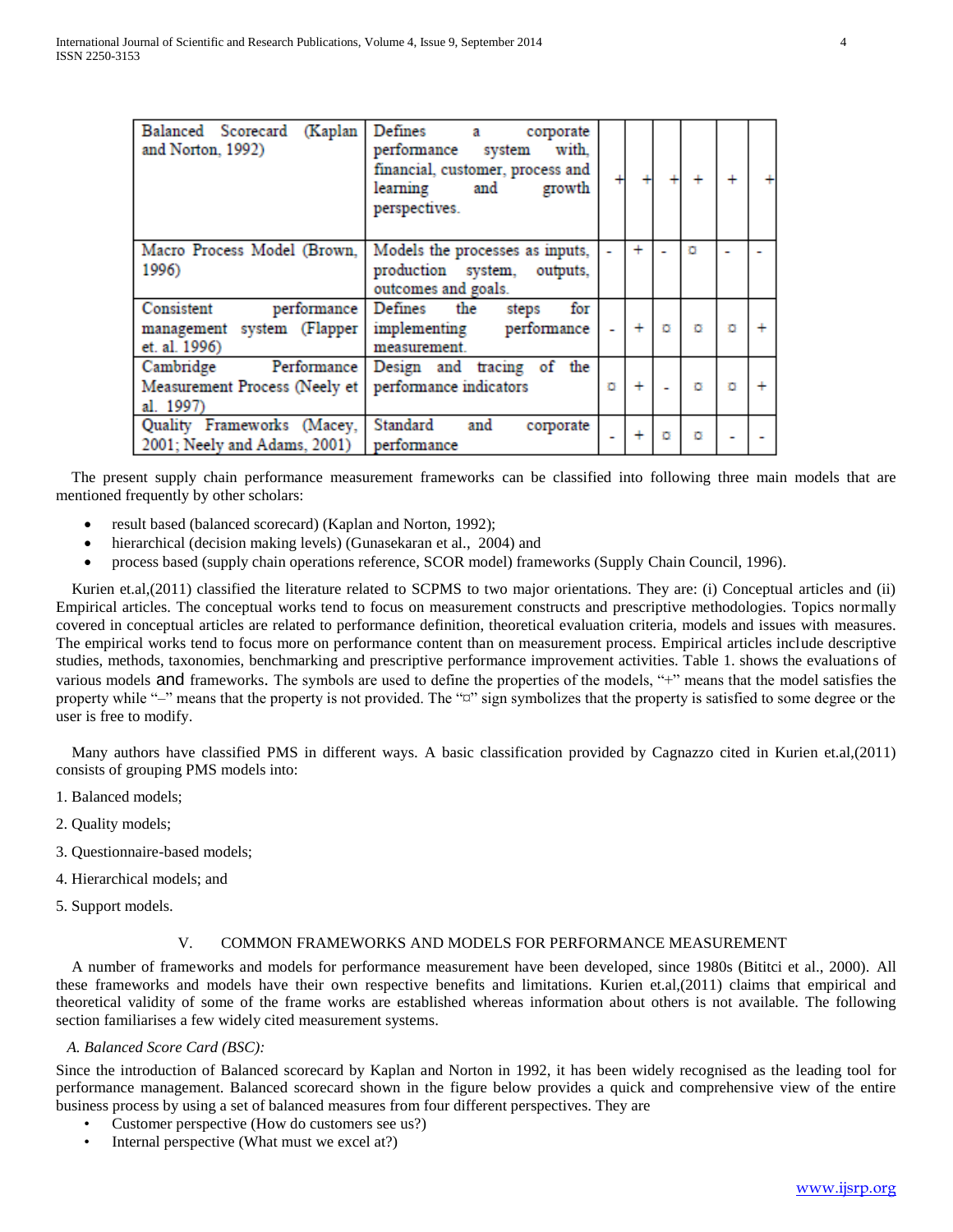International Journal of Scientific and Research Publications, Volume 4, Issue 9, September 2014 5 ISSN 2250-3153

- Innovation and learning perspective (Can we continue to improve and create value?)
- Financial perspective (How do we look to shareholders?)



Figure 2. Balanced Score Card (Source: Adapted from Kaplan et.al, 1992)

With these perspectives in mind a manager can derive specific measures that are directly linked to the business strategy. Thus BSC provides a set of financial and non financial operational measures and helps the managers to identify a critical few measures that are most important to the business. The balanced score card guards against local optimisation thus providing insight whether an improvement is based on actual process improvement or by reducing the performance of other processes (Kaplan et.al, 1992).

## *B. Performance Prism:*

The Performance Prism (PP) is one of the younger conceptual systems and is considered as a second-generation PM system (Michaela et al., 2012). The performance prism framework suggests that a PMS should be organised around five distinct but linked perspectives



Figure 3: Performance Prism (Adapted from Tangen, 2004)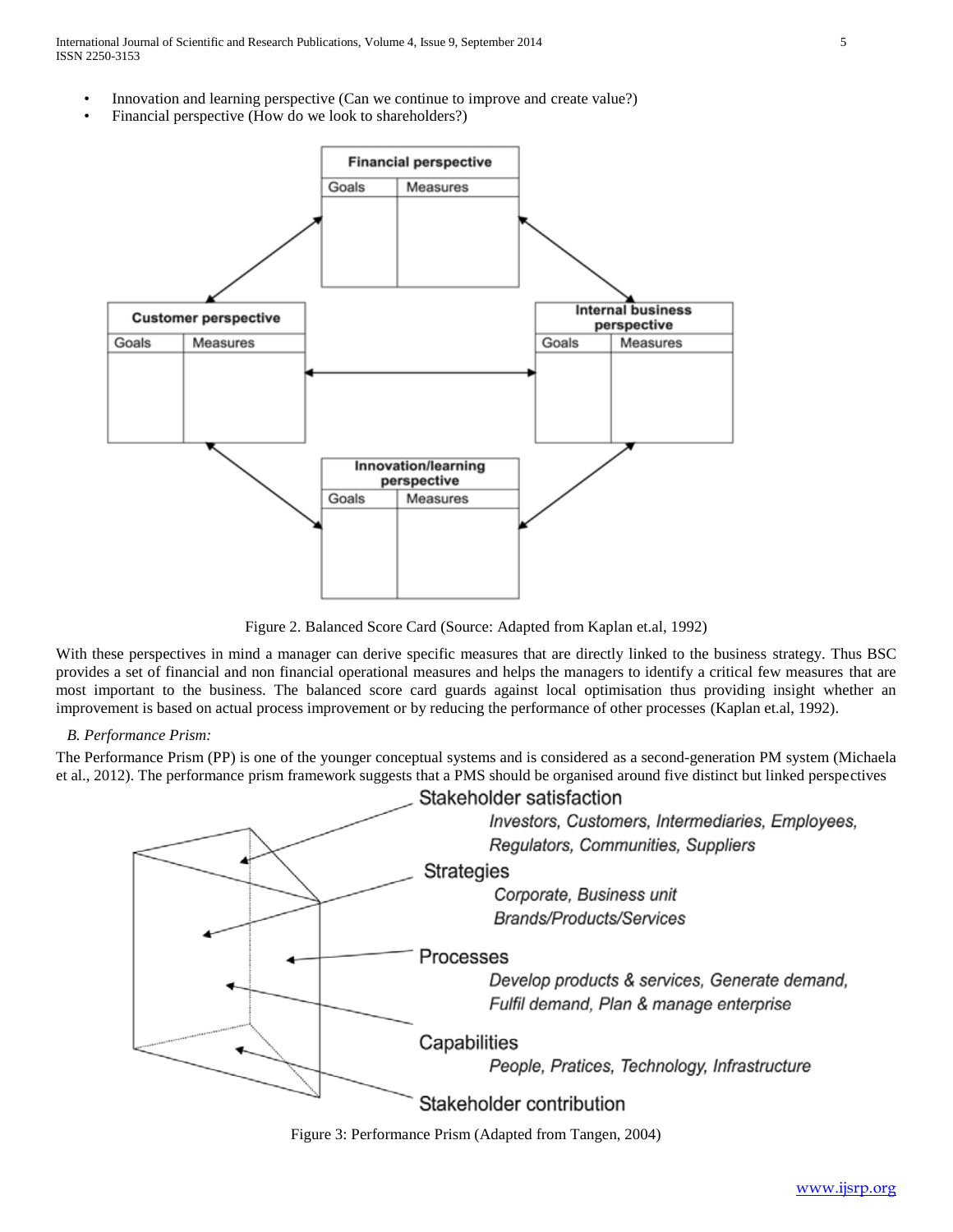of performance as shown in figure 3 (Neely et al., 2001).

- Stakeholder satisfaction (Who are the stakeholders and what do they want and need?)
- Strategies (What are the strategies we require to ensure the wants and needs of our stakeholders?)
- Processes (What are the processes we have to put in place in order to allow our strategies to be delivered?)
- Capabilities (The combination of people, practices, technology and infrastructure that together enable execution of the organisation's business processes, both now and in the future, and what are the capabilities we require to operate our processes?)
- Stakeholder contributions (What do we want and need from stakeholders to maintain and develop those capabilities?)

 According to performance prism the performance measurement need not be strictly derived from the strategy: instead, "strategies should be put in place to ensure the wants and needs of the stakeholders are satisfied" (Neely et.al.,2001). It is tool that helps management teams to think about vital questions and strategies to address them. (Michaela et.al. 2012). Although the performance prism extends beyond "traditional" performance measurement, it offers little about how the performance measures are going to be realised. Another weakness is that little or no consideration is given to the existing PMSs that companies may have in place (Medori et al., 2000), cited in Kurien et.al,(2011).

## *C. The Performance Pyramid:*

 Another important framework is performance pyramid proposed by Cross and Lynch (1992). The purpose of the performance pyramid (refer Figure 4) is to link an organisation's strategy with its operations by translating objectives from the top down (based on customer priorities) and measures from the bottom up. This PMS includes four levels of objectives that address the organisation's external effectiveness (left side of the pyramid) and its internal efficiency (right side of the pyramid). The development of a



Figure 4. Performance Pyramid (Adapted fromTangen, 2004)

company's performance pyramid starts with defining an overall corporate vision at the first level, which is then translated into individual business unit objectives. The second-level business units are short-term targets of cash flow and profitability and long-term goals of growth and market position (e.g. market, financial). The business operating system bridges the gap between top-level and day-to-day operational measures (e.g. customer satisfaction, flexibility, productivity). Finally, four key performance measures (quality, delivery, and cycle time, waste) are used at departments and work centres on a daily basis (Kurien et.al,2011).

 The strengths of this framework are that it ties together the hierarchical view of business performance measurement with the business process view. It also makes explicit the difference between measures that are of interest to external parties-customer satisfaction, quality and delivery, and measures that are primarily of interest within the business productivity, cycle time and waste (Neely et.al, 2000).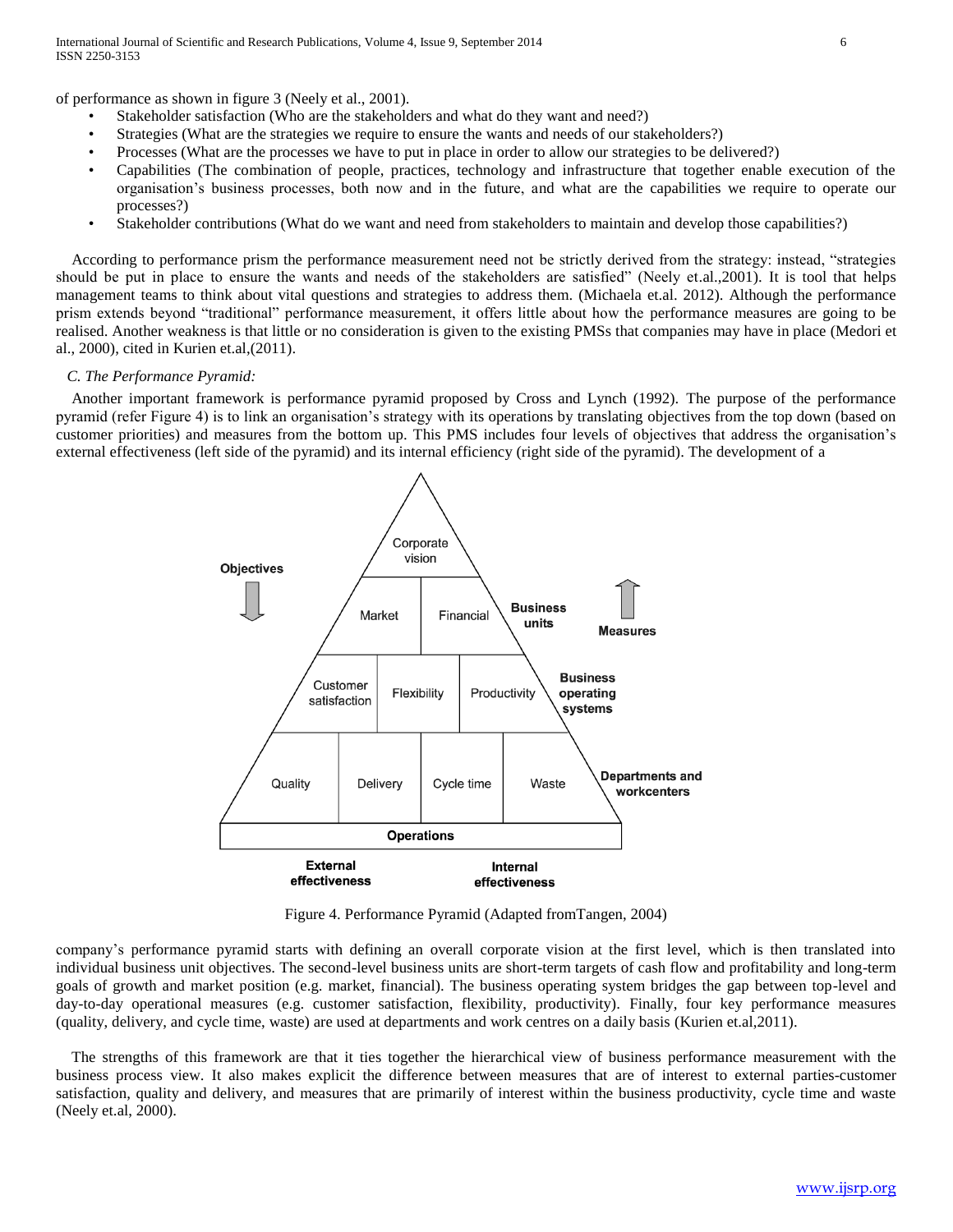## *D. The Supply-Chain Operations Reference (SCOR) Model:*

 The SCOR model was developed by the Supply-Chain Council (SCC) to assist firms in increasing the effectiveness of their SCs, and to provide a process-based approach to SCM (Kurien et.al, 2011). The Supply Chain Operations Reference (SCOR) model provides a unique framework that links performance metrics, processes, best practices, and people into a unified structure. The framework supports communication between supply chain partners and enhances the effectiveness of supply chain management, technology, and related supply chain improvement activities (SSC Council, 2010). The SCOR model was originally developed on five supply chain management processes - plan, source, make, deliver and return. Further the measures are grouped into five performance attributes: reliability, responsiveness, flexibility, cost and assets.

# VI. MEASURES AND METRICS

 Performance measures help us understand, analyse, control and improve what our organizations do. Commentators believe performance measures and metrics will facilitate a more open and transparent communication between people, leading to a cooperative supported work environment and hence improved organizational performance (Gunasekaran and Kobu, 2007). According to The Performance-Based Management Handbook, 2001 effective performance measures can let us know:

- How well we are doing,
- If we are meeting our goals,
- If our customers are satisfied,
- If our processes are in statistical control, and
- If and where improvements are necessary.

Gopal et.al, (2012) in review of supply chain measures and metrics claim that researchers have associated the supply chain performance with measures in the following diverse ways:

- qualitative or quantitative
- cost and non-cost;
- quality, cost, delivery and flexibility
- cost, quality, resource utilization, flexibility, visibility, trust and innovativeness
- resources, outputs and flexibility
- supply chain collaboration efficiency; coordination efficiency and configuration
- input, output and composite measures
- strategic, operational or tactical focus
- supply chain operations reference (SCOR) model (plan, source, make, deliver and return or customer satisfaction); whether they measure cost, time, quality, flexibility and innovativeness; and, whether they were quantitative or qualitative
- modelling the metrics of lean, agile and leagile supply chains
- key performance measures and metrics in supply chain
- scorecard approach
- tangible/intangible
- sustainability/green
- financial/non-financial

#### *A .Types of Performance Measures:*

The Performance-Based Management Handbook, 2001 has divided the performance measures into five general types. They are:

• Input Measures - Used to understand the human and capital resources used to produce the outputs and outcomes.

• Process Measures - Used to understand the intermediate steps in producing a product or service. In the area of training for example, a process measure could be the number of training courses completed as scheduled.

• Output Measures - Used to measure the product or service provided by the system or organization and delivered to customers. An example of a training output would the number of people trained.

• Outcome Measures - Evaluate the expected, desired, or actual result(s) to which the outputs of the activities of a service or organization have an intended effect. For example, the outcome of safety training might be improved safety performance as reflected in a reduced number of injuries and illnesses in the workforce.

• Impact Measures - Measure the direct or indirect effects or consequences resulting from achieving program goals. An example of an impact is the comparison of actual program outcomes with estimates of the outcomes that would have occurred in the absence of the program.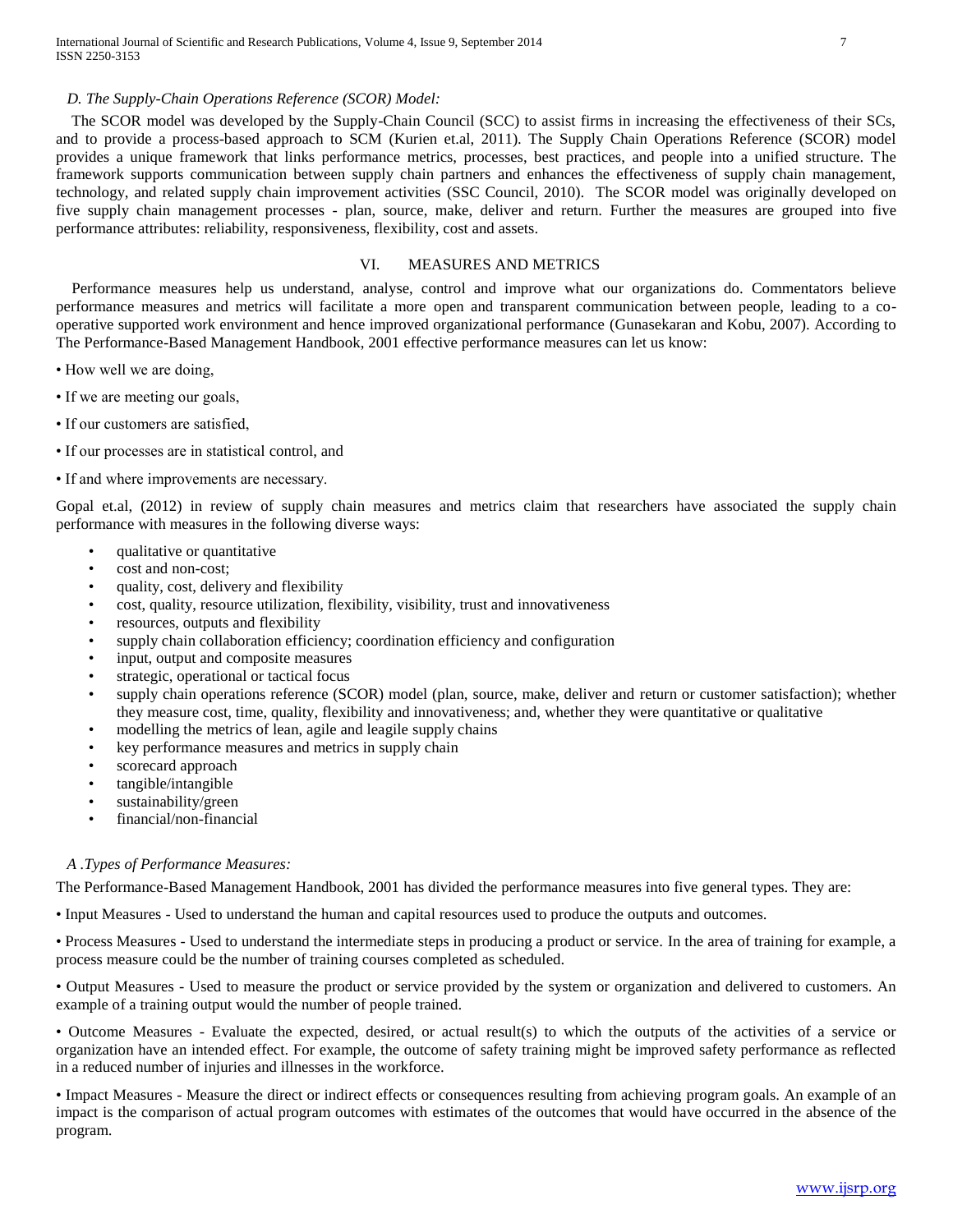Performance measures can also be categorized as leading, lagging, and/or behavioural. These types of measures are defined below:

• Lagging Measures - Measure performance after the fact. Injury and illness measures such the Lost Workday Case Rate and the Total Recordable Case Rate are examples of lagging measures commonly used to measure environment, safety and health performance.

• Leading Measures - Are more predictive of future performance and include measures such as near misses, procedural violations, or estimated cost based on highly correlated factors.

• Behavioural Measures - Measure the underlying culture or attitude of the personnel or organization being measured. Examples would include management walk-through, safety program implementation, or employee satisfaction questionnaires.

# VII. TESTS FOR PERFORMANCE MEASURES

 Once the performance measure types are identified and selected, it is to be tested to analyse the effectiveness of the measure. Even though a wide literature is available on the various requirements of performance measures a set of generic tests will help us to know what to look for in a performance measure and how to develop sound performance measure. Two important tests cited from The Performance-Based Management Handbook, 2001is given below.

## *A. The SMART test:*

SMART test provide a quick reference for determining the quality of a particular performance measure:

- $S =$  Specific  $\overline{S}$  Is the measure clear and focused to avoid misinterpretation? It should include measurement assumptions and definitions, and should be easily interpreted.
- $M =$  Measurable Can the measure be quantified and compared to other data? It should allow for meaningful statistical analysis. Avoid ?yes/no" measures except in limited cases, such as start-up or systems-in-place situations.
- A = Attainable Is the measure achievable, reasonable, and credible under conditions expected?
- $R =$ Realistic Does the measure fit into the organization's constraints? Is it cost-effective?
- T= Timely Is measurement doable within the time frame given?

## *B. The Quality Check:*

The following questions serve as a checklist to determine the quality of the performance measures that have been defined:

- Is the measurement objectively measurable?
- Does the measurement include a clear statement of the end results expected?
- Does the measure support customer requirements, including compliance issues where appropriate?
- Does the measure focus on the effectiveness and/or efficiency of the system being measured?
- Does the measure allow for meaningful trend or statistical analysis?
- Have appropriate industries or other external standards been applied?

# VIII. CRITICISMS ON PERFORMANCE MEASUREMENT SYSTEMS

We have seen that a variety of models and frameworks were proposed and practiced in various organisational contexts. Even though each model has its own merits and features, they had to face criticisms from reviewers on various fronts. Some of the most observed shortcomings of performance measurement systems are listed below.

- Lack of systematic method for selecting measures
- Lack of a balanced approach
- Too many number of metrics and measures
- Lack of provision for benchmarking
- Lack of connection with organisation's mission and strategy.
- Failure in addressing the practicalities of measurement
- Lack of system thinking of measuring supply chain as a whole
- Lack of systematic method for prioritising measures

# IX. SUGGESTIONS

- Creative efforts are needed to design new measures and new programs for assessing the performance of the supply chain as a whole as well as the performance of each organization that is a part of the supply chain (Gunasekaran et.al, 2004).
- Researchers should include and analyze safety-related measures in supply chains (Gopal et.al, 2012).
- Comparative analysis is needed of short vs long supply chains based on product life cycles (Gopal et.al, 2012).
- Composite models can be generated and be experienced in some case studies (Öztayşi et.al, 2009)
- Measures spanning entire SC do not exist; there is requirement to go beyond internal matrix and take an SC perspective (Kurien et.al, 2011).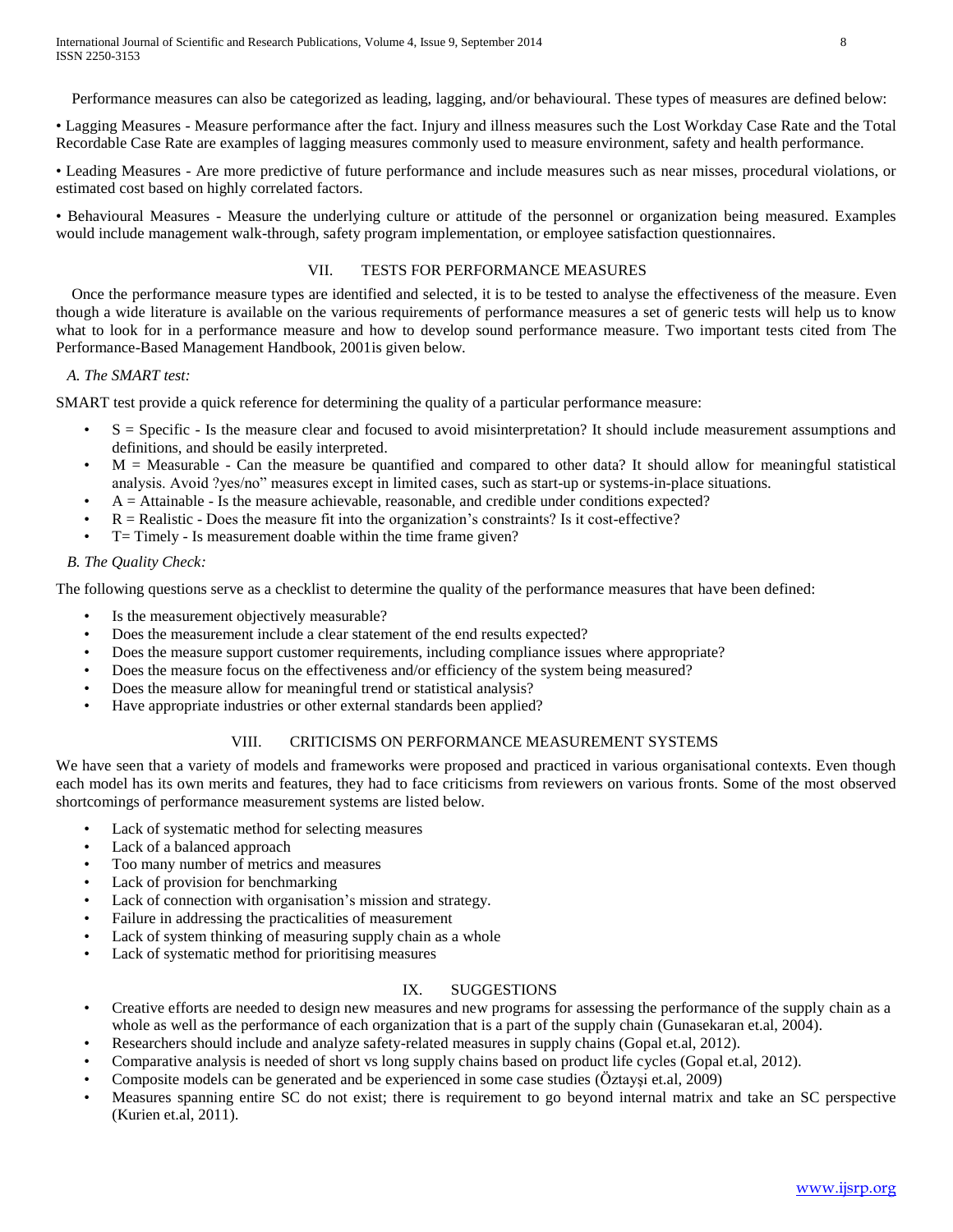- It is expected that future SCPMS will be incorporating technology, Operations Research techniques and heuristics in measurement frameworks (Kurien et.al, 2011).
- Future studies must address the business and environmental results of a green supply chain management performance measurement system and their impact within the organization, industry, and society at large (Hervani et. al, 2005).
- Research to explore how the conceptual frameworks can be translated and tailored to fulfil the unique measurement needs of a specific company, especially at the operational level, is needed (Michaela Striteska et.al, 2012).
- There is a need for longitudinal empirical studies that explores the relationship between the dynamic operating environment; Evolution of performance measures; Evolution of performance management and Evolution of organisational culture to create a better understanding of how one effects the other (Bititci et.al, 2000).

## X. CONCLUSION

The relevance of effective performance measures in achieving sustained business progress in a dynamic environment cannot be understated. With this in mind significant amount of work has been carried out in the field of performance measurement and management in the last two decades. Literature indicates the existence of wide variety of measures and frameworks. Many of the works are theoretical models with less information on how to implement these models. The validity and practicality of most of these measures and metrics is yet to be determined. With the change of time business practices are also evolving to meet the changes in market demand and customer expectations. Accordingly the measures and measurement systems also need to evolve. The existing performance measurement models and systems are to be strengthened by including new dimensions and measures of the new age. The scope for incorporating suitable optimisation techniques to create integrated performance measurement and management systems is to be tested. While carrying on such advanced researches the ability of a performance measurement system to provide a quick snapshot of the business with relative easiness is to be maintained.

#### ACKNOWLEDGMENT

The authors gratefully acknowledge the support and cooperation provided by the colleagues, friends and family. The authors would like to thank everyone who with their constructive comments helped to improve the quality of the paper.

#### REFERENCES

- [1] Adebayo Adiamo, A, De Castro Vila, R. and Gimenez Leal, G.,(2012),"Measuring Competitive Factors: A perspective of Spanish manufacturing firms," 6th International Conference on Industrial Engineering and Industrial Management.
- [2] Amlan Bora, Singha Chiamsiri and Donyaprueth Krairit, "Developing key performance indicators for performance controlling of a supply chain," Proceedings of the Fifth Asia Pacific Industrial Engineering and Management Systems Conference.
- [3] Amr Abu-Suleiman, Bonnie Boardman and John W. Priest "A framework for an integrated Supply Chain Performance

Management System ," University of Texas, Arlington.

- [4] Aref A. Hervani and Marilyn M. Helms Joseph Sarkis (2005), "Performance measurement for green supply chain management Benchmarking," An International Journal Vol. 12 No. 4, pp. 330-353
- [5] Başar Öztayşi, İrem Uçal,(2009) "Comparing madm techniques for use in performance measurement", Proceedings of the International Symposium on the Analytic Hierarchy Process
- [6] Benita M. Beamon (1998) "Supply Chain Design and Analysis: Models and Methods," International Journal of Production Economics Vol. 55, No. 3, pp. 281-294
- [7] Benita M. Beamon and Burcu Balcik (2008) "Performance measurement in humanitarian relief chains," International Journal of Public Sector Management Vol. 21 No. 1, pp. 4-25
- [8] Bititci, U.S., and Turner. T., (2000). "Dynamics of performance measurement systems," International Journal of Operations & Production Management, Vol. 20 No. 6, pp. 692-704.
- [9] Damon M. Fleming, Chee W. Chow, Gongmeng Chen (2009) "Strategy, performance-measurement systems, and performance: A study of Chinese firms", The International Journal of Accounting 44) 256–278
- [10] G. P. Kurien, M.N. Qureshi(2011), "Study of performance measurement practices in supply chain management," International Journal of Business, Management and Social Sciences Vol. 2, No. 4, pp. 19-34
- [11] Gopal P.R.C, Jitesh Thakkar (2012) "A review on supply chain performance measures and metrics," International Journal of Productivity and Performance Management Emerald Article
- [12] Gunasekaran, A., Patel, C. and McGaughey, R.E., (2004) "A framework for supply chain performance measurement", International Journal of Production Economics, 87 (3), p.333-347.
- [13] Gunasekaran, A. and Kobu, B. (2007), "Performance measures and metrics in logistics and supply chain management: a review of recent literature (1995-2004) for research and applications", International Journal of Production Research, Vol. 45 No. 12, pp. 2819-40.
- [14] Jitesh Thakkar Arun Kanda S.G. Deshmukh (2009) "Supply chain performance measurement framework for small and medium scale enterprises", Benchmarking: An International Journal Vol. 16 No. 5, pp. 702-723
- [15] Kaplan, R. and Norton, D. (1992), "The Balanced Scorecard measures that drive performance", Harvard Business Review, Vol. 70 No. 1, pp. 71-9.
- [16] Meyer, M.W., (2002). "Rethinking performance measurement: beyond the balanced scorecard," Cambridge University Press, New York.
- [17] Michaela Striteska and Marketa Spickova (2012), "Review and Comparison of Performance Measurement Systems", Journal of Organizational Management Studies Vol. Article ID 114900, 13 pages
- [18] Mohammad Reza Akhavan Anvari, Mahmoud Dehghan Nayeri and Seyed Mostafa Razavi,(2011) "How to Measure Supply Chain Performance (case study)", International Review of Business Research Papers Vol. 7. No. 2. . Pp. 230-244
- [19] Neely, A.D., Mills, J.F., Platts, K.W., Gregory, M.J. and Richards, A.H. (1994), ``Mapping measures and activities: a practical tool for assessing measurement systems'', Operations Strategy and Performance, Proceedings of the 1st European Operations Management Association Conference, Churchill College, Cambridge, pp. 313-18
- [20] Neely,A.D., John Mills, Ken Platts, Huw Richards, Mike Gregory and Mike Bourne Mike Kennerley (2000) "Performance measurement system design: developing and testing a process-based approach", International Journal of Operations Production Management, Vol. 20 No. 10, , pp. 1119-1145